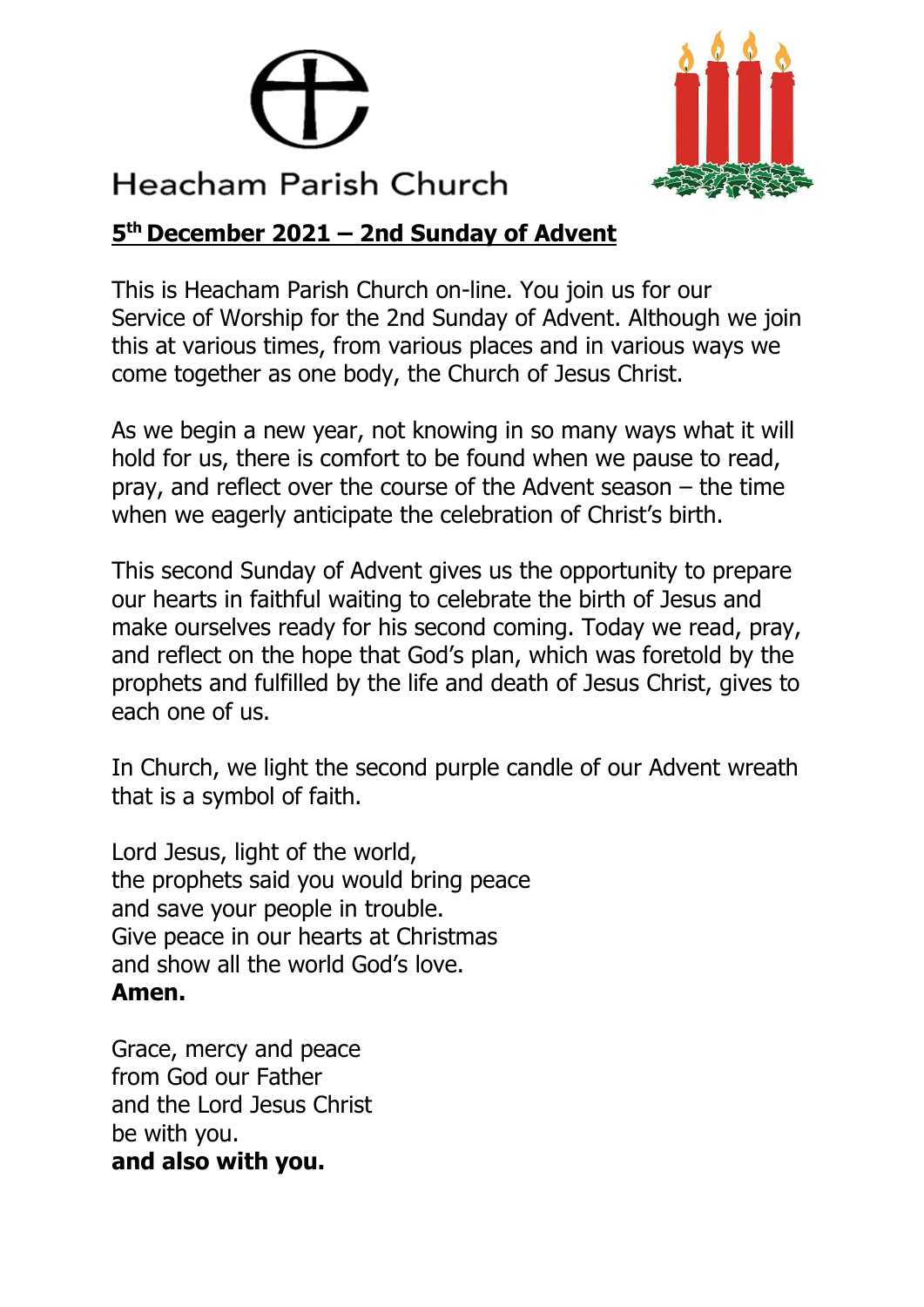The Lord our God, the Almighty, reigns. **Let us rejoice and shout for joy, giving God the glory.** Glory to the Father and to the Son and to the Holy Spirit; **as it was in the beginning is now and shall be for ever. Amen.**

We meet in the presence of God **who knows our needs, hears our cries, feels our pain, and heals our wounds.**

Lord, speak to us **that we may hear your word.** Move among us **that we may behold your glory.** Receive our prayers **that we may learn to trust you. Amen.**

## Hymn: **Hail to the Lord's Anointed (MP 204)**

Hail to the Lord's anointed, great David's greater Son! Hail, in the time appointed, His reign on earth begun! He comes to break oppression, to set the captive free, to take away transgression, and rule in equity.

He comes with succour speedy to those who suffer wrong; to help the poor and needy, and bid the weak be strong; to give them songs for sighing, their darkness turn to light, whose souls, condemned and dying, were precious in His sight.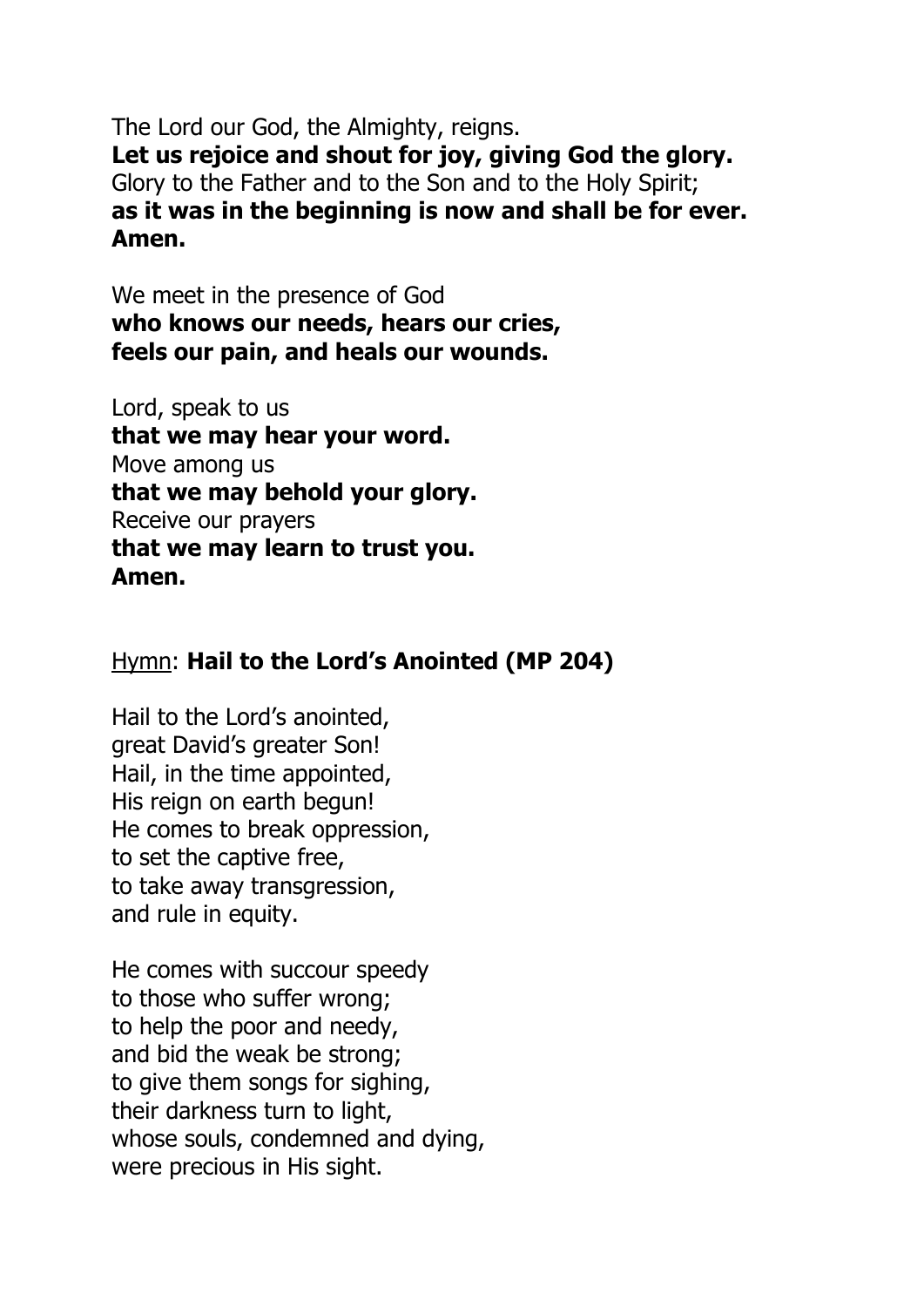He shall come down like showers upon the fruitful earth; Love, joy, and hope, like flowers, spring in His path to birth: before Him, on the mountains, shall peace the herald go, and righteousness in fountains from hill to valley flow.

Kings shall fall down before Him, and gold and incense bring; all nations shall adore Him, His praise all people sing; to Him shall prayer unceasing and daily vows ascend; His kingdom still increasing, A kingdom without end.

O'er evert foe victorious, He on His throne shall rest; from age to age more glorious, all-blessing and all-blest. The tide of time shall never His covenant remove; His name shall stand for ever, His changeless name of Love.

### **Prayer of penitence**

When the Lord comes, he will bring to light the things now hidden in darkness, and will disclose the purposes of the heart. Therefore in the light of Christ let us confess our sins.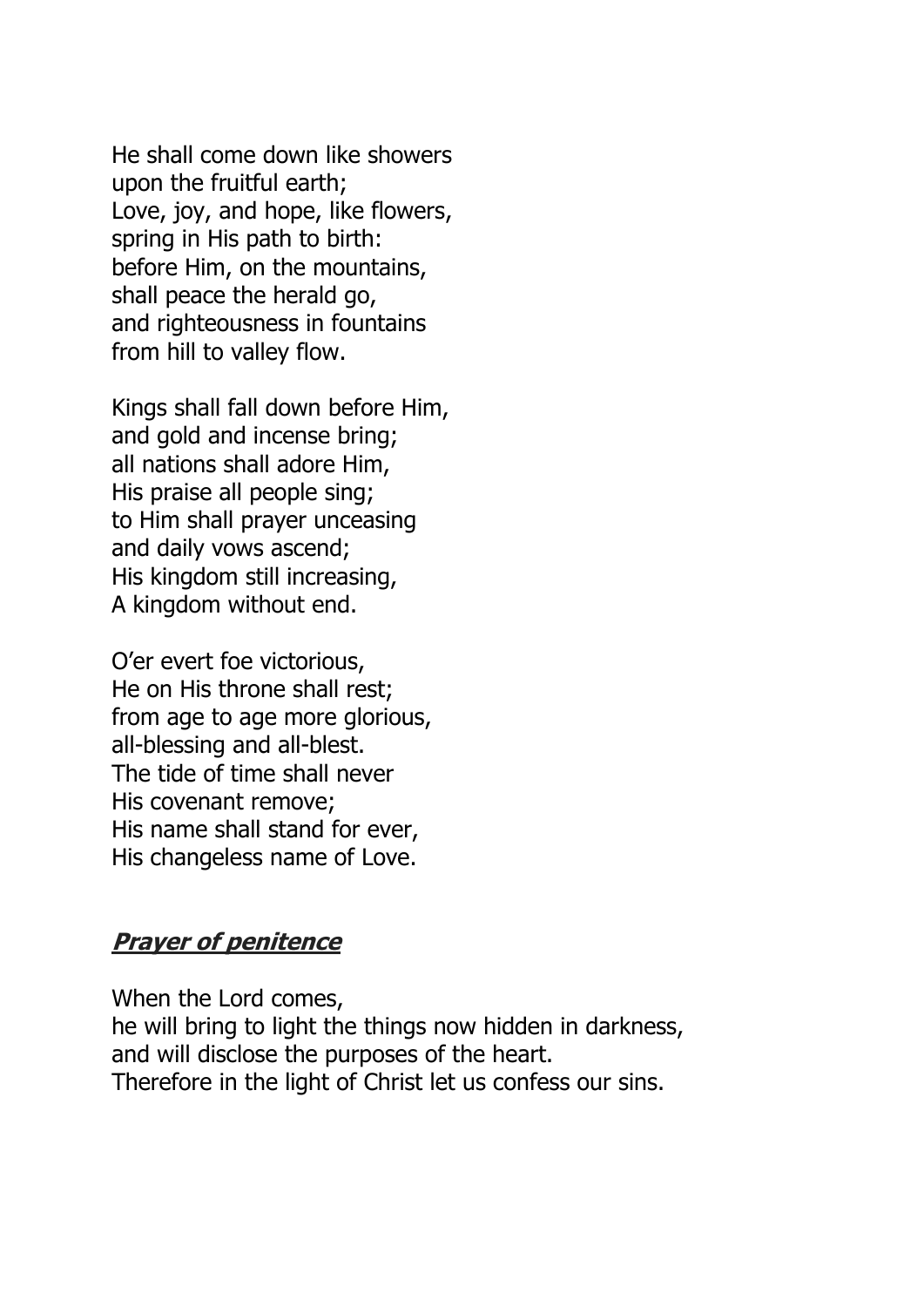**Most merciful God, Father of our Lord Jesus Christ, we confess that we have sinned in thought, word and deed. We have not loved you with our whole heart. We have not loved our neighbours as ourselves. In your mercy forgive what we have been, help us to amend what we are, and direct what we shall be; that we may do justly, love mercy, and walk humbly with you, our God. Amen.**

May the God of love and power forgive us and free us from our sins, heal and strengthen us by his Spirit, and raise us to new life in Christ our Lord. **Amen.**

**Bible reading** – Luke 3:1-6 read by Lynn

# **A reflection** – by Veronica

John, in his sermon last week talked about being ready for Jesus to come, I want to build on that this week thinking about how we can prepare and be ready, focussing on our well-known gospel reading from Luke's gospel and looking at our new diocesan vision: Transformed by Christ: prayerful, pastoral, prophetic.

In the Bible reading we read of John the Baptist preparing the way for Jesus, going round preaching a baptism of repentance and forgiveness of sins, preparing people to welcome Jesus, and be transformed by Christ.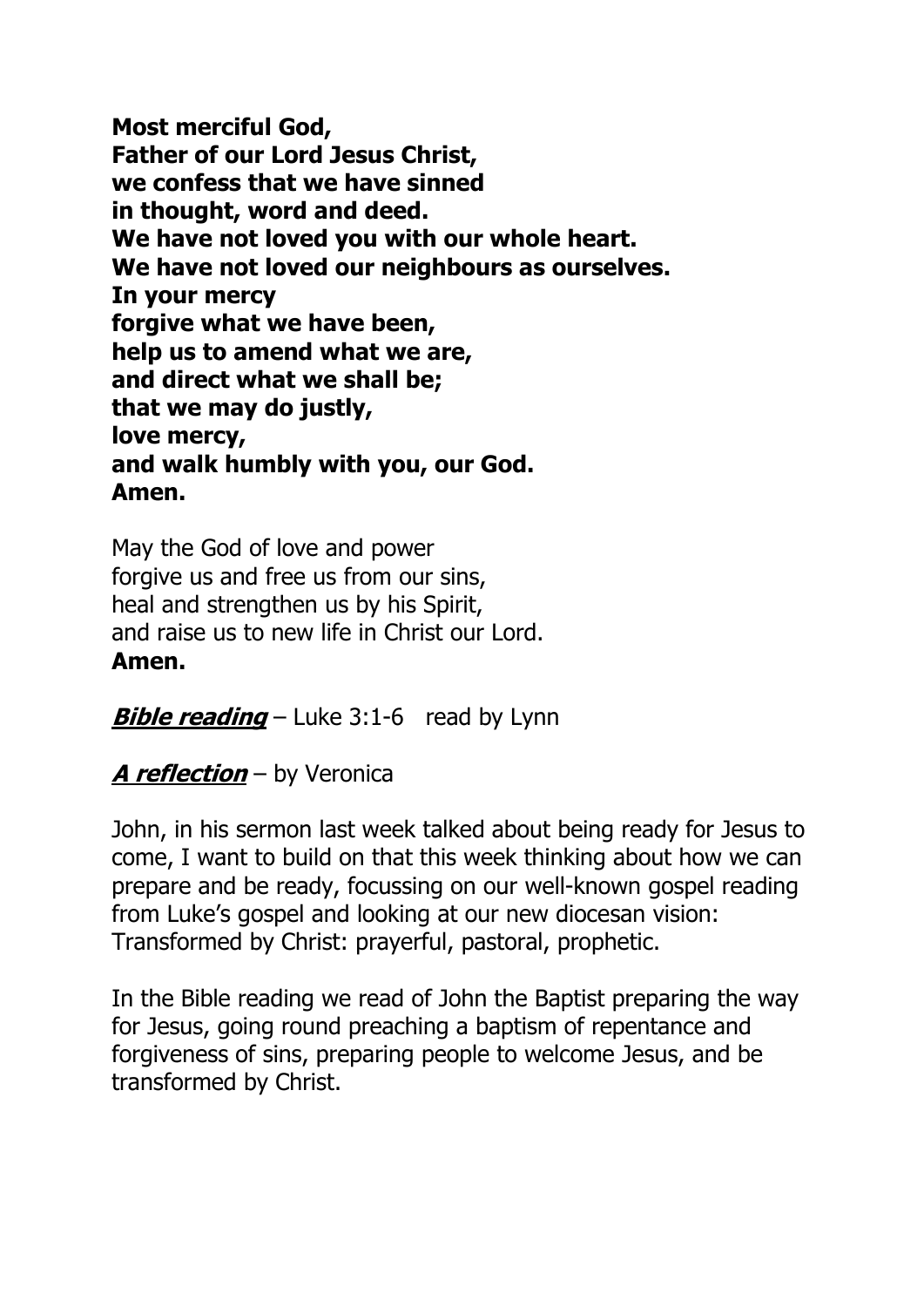With those wonderful words of prophecy from Isaiah:

'Prepare the way of the Lord, make straight paths for him. Every valley shall be filled in, every mountain and hill made low. The crooked roads shall become smooth. And all people will see God's salvation.'

So, John's challenge to us last week was, are we ready? Mine this week is how do we prepare for the Lord? How this Advent and beyond can we prepare and be ready for all that God has in store for us? How can we this Advent and beyond make space to feel, hear and listen to God so that we can be transformed by Christ?

How can we be like John the Baptist? How can we make straight paths for the Lord? How can we fill in the valleys and make the mountains and hills low? How can we make the crooked roads smooth? So that we are all people will see God salvation and be transformed by Christ?

It seems to me the best way we can do this is by prayer, prayer in its fullest, richest, and simplest form.

This is where we turn now to our new diocesan vison: Transformed by Christ: Prayerful, pastoral, prophetic.

Bishop Graham has sent an Advent Letter asking it to be read in all churches in the Diocese of Norwich during Advent (letter attached for those not in church or follow this follow this link to watch Bishop Graham [New resources for the Diocesan Vision and Advent -](https://www.youtube.com/watch?v=JTDQmQjnnlo) [YouTube\)](https://www.youtube.com/watch?v=JTDQmQjnnlo)

Let us as a church and as individuals open this gift, and journey into deeper prayerfulness, let's open ourselves afresh to God, so we may be transformed.

If you have not yet looked at it the Diocesan digital advent calendar is fab. - do sign up [www.DofN.org/advent.](https://dioceseofnorwich.us2.list-manage.com/track/click?u=8477d8a03014a58cb41be0b8d&id=c9df795911&e=c719a40675) It pops into your inbox at 5.59 each morning (for me just as I am making my  $1<sup>st</sup>$  cup of tea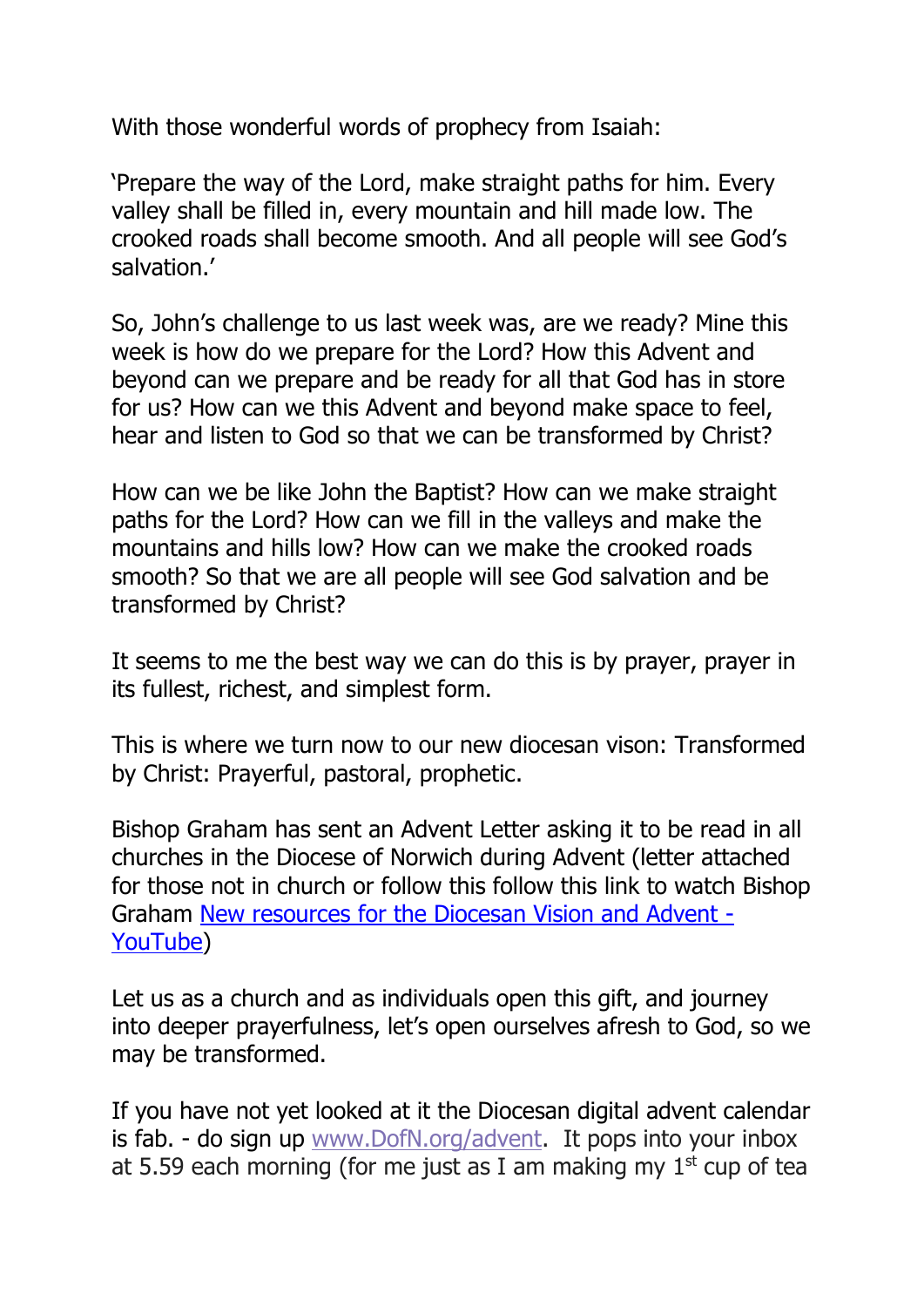of the day!) and has a short reflection from someone in our diocese about a way they pray, with an idea for prayer that day - so far it's been silence (listening to God), exercise (praying as you walk or run), Garden (focusing on God creation), daily Office (using liturgy), and it's only day 4 as I write this.

There are many, many, different ways to pray, 1000's of books about prayer, 100's of apps you can download, more prayer diaries and lists than days of the year. How we pray changes with our circumstances, and I find that I have seasons of prayer. For me, the last few months have been a very tough season, so much of my prayer has been being held by God's hand when words were impossible to articulate. In other seasons prayer takes different forms for me.

Whatever season you are in, I encourage you this (liturgical!) year to deepen your prayer life, to try something new, to open your heart out to God, to be brave, and talk to each other about what helps you to pray... but most importantly let us simply 'just do it!' and pray.

Going back to our Gospel reading, by prayer we can prepare the way for the Lord, make the paths straight, fill the valleys and smooth the crooked roads, we can be ready to be transformed by Christ.

We are going to affirm our commitment to prayer and transformation this Advent and beyond, by singing together a new diocesan vison hymn, using the words as a prayer.

### Hymn: **Vision Hymn**

Transform, O Christ, your people assembled in this place; our longing to be prayerful is gathering depth and pace: just as those first disciples, we too make our request – 'Teach us to pray, Lord Jesus, and lead us on our quest.'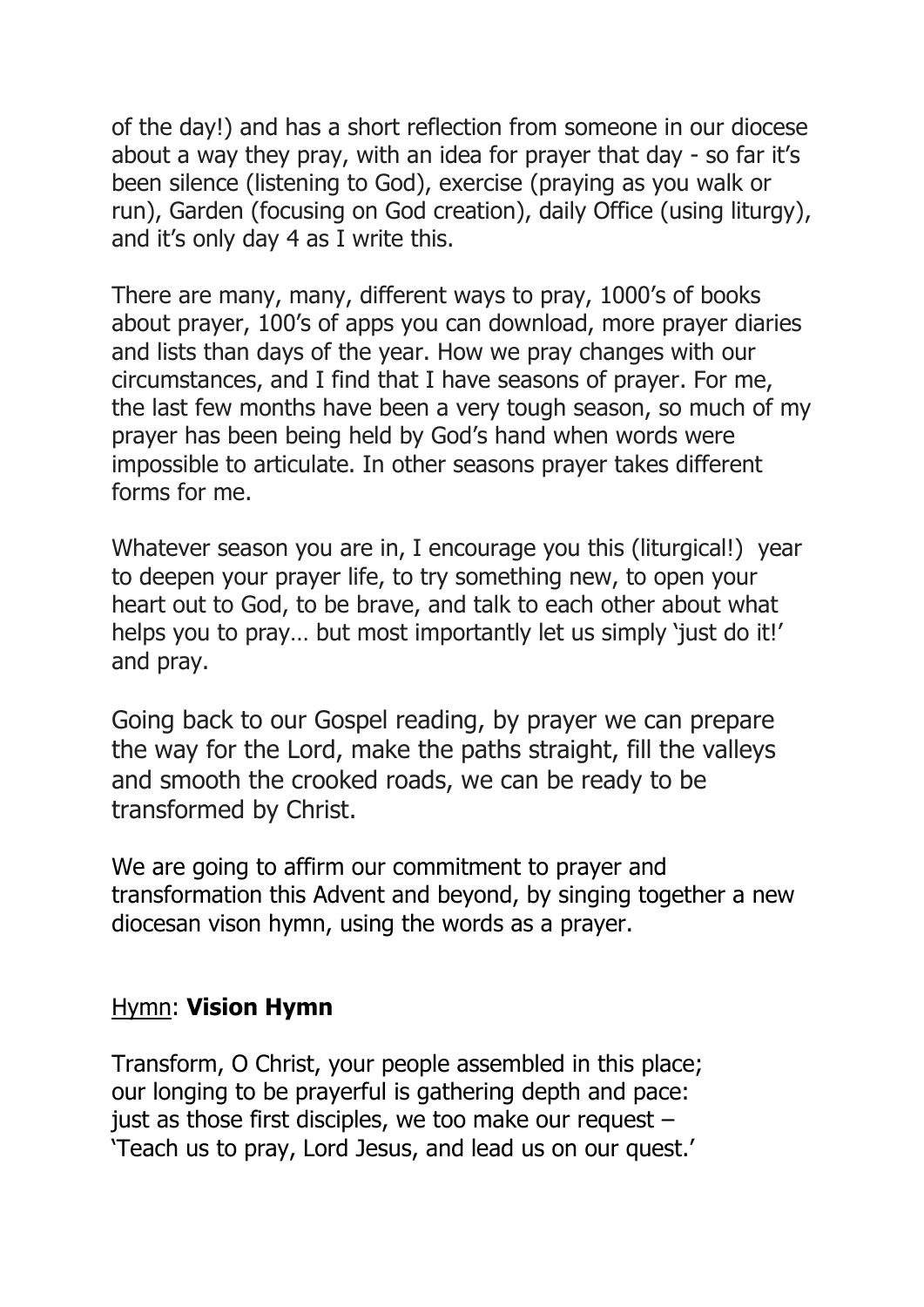We glimpse you in the gospels before the break of day, alone there in the shadows and making time to pray: inspired by your example, give us the grace to dare to deepen our discipleship through deepening times of prayer.

Who knows how this will change us? What challenges await? Who knows where prayer might lead us? What love might come from hate?

So, light the fire within us, stir us afresh to pray; we're frail but long for faithfulness: transform us, Christ, today!

We long for peace and plenty where all we see is war; we long to feed the hungry, to change the global law which keeps the poor from thriving and elevates the rich; we long for holy justice: teach us to pray for this.

We long to heal the forests, protect the suffering seas, to halt the melting ice-caps, increase the hum of bees; we know our need for wisdom (so close to the abyss), for unity, humility: teach us to pray for this.

Transform, O Christ, your people assembled in this place, attune us to your presence, still us in your embrace: then grace us as we listen, hearts opening until, with boldness and with vision, we're nerved to do your will.

#### **Affirmation of faith**

Let us declare our faith in God.

**We believe in God the Father, from whom every family in heaven and on earth is named.**

**We believe in God the Son, who lives in our hearts through faith, and fills us with his love.**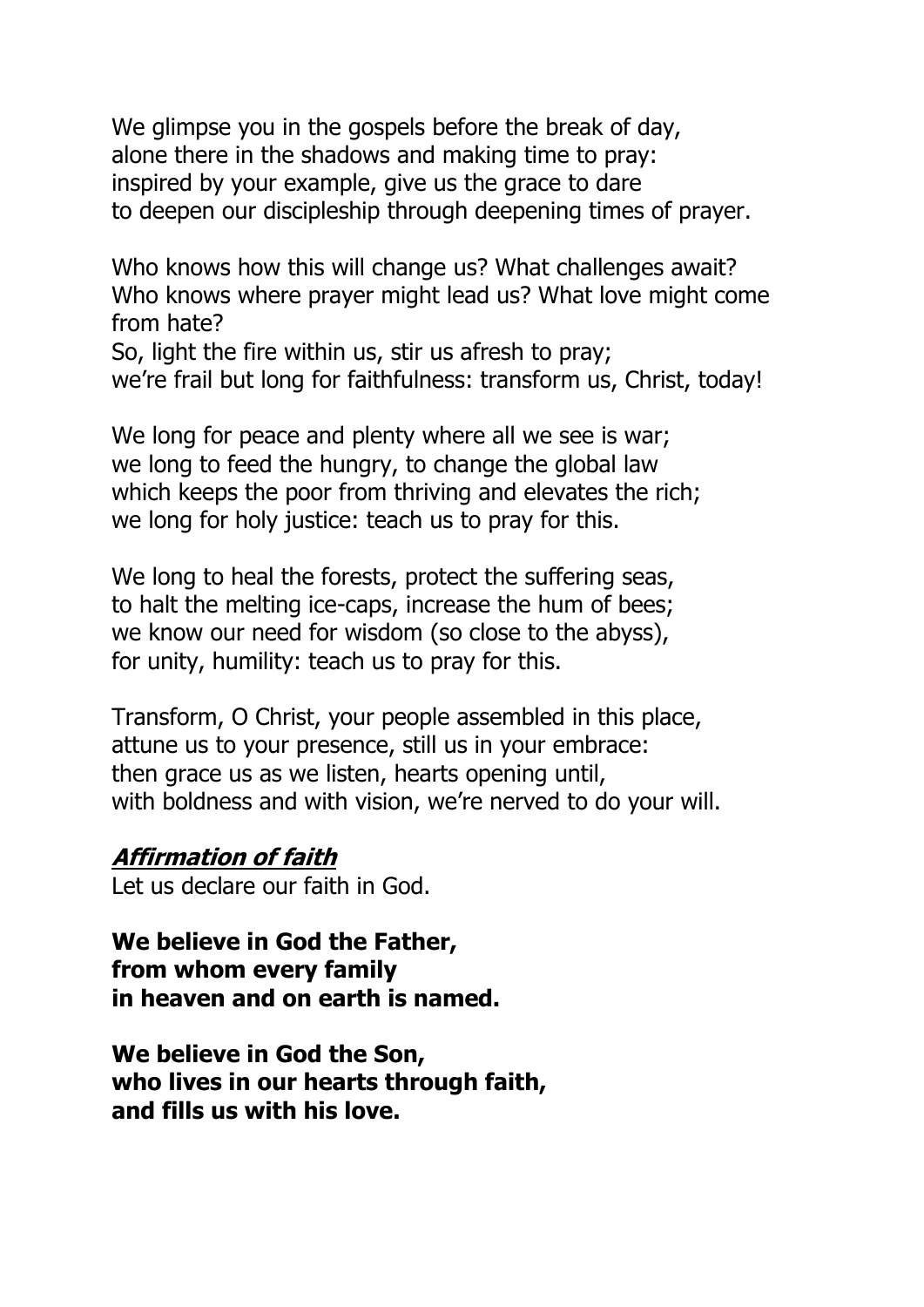**We believe in God the Holy Spirit, who strengthens us with power from on high.**

**We believe in one God; Father, Son and Holy Spirit. Amen**

## **Prayers of Intercession** - Led by Penny T

Heavenly Father

Thank you for bringing us to another New Church Year. As we make our intercessions for others help us to be more upward and outward looking. At this time of waiting for Jesus Christ Emmanuel give us the vision to look to you. Help us to make time to spend with you and experience the wonderful perspective only you are able to give us. And as we look to you make us mindful of the needs of others. Help us too to use our resources be they time or resources to bring you glory.

Lord in your Mercy... Hear our prayer

Lord Jesus as you prayed for others, help us to pray for the world. At this time, we bring before you the places and people who are in most need. Not just those who have made headlines but those who continue after years of war, climate degradation, and natural disasters…….We remember especially those who are suffering as a result of Covid and not having access to any vaccinations.

Lord in Your Mercy... Hear our prayer

Lord Jesus as our shepherd, help us to be more like you, being more far-seeing and stretching out your love to those around us. Looking out for others in our community, supporting others, and offering ourselves to be more vulnerable and available for you to use. We pray at this time for those suffering long illnesses, life limiting conditions, and all those who care for them. Protect and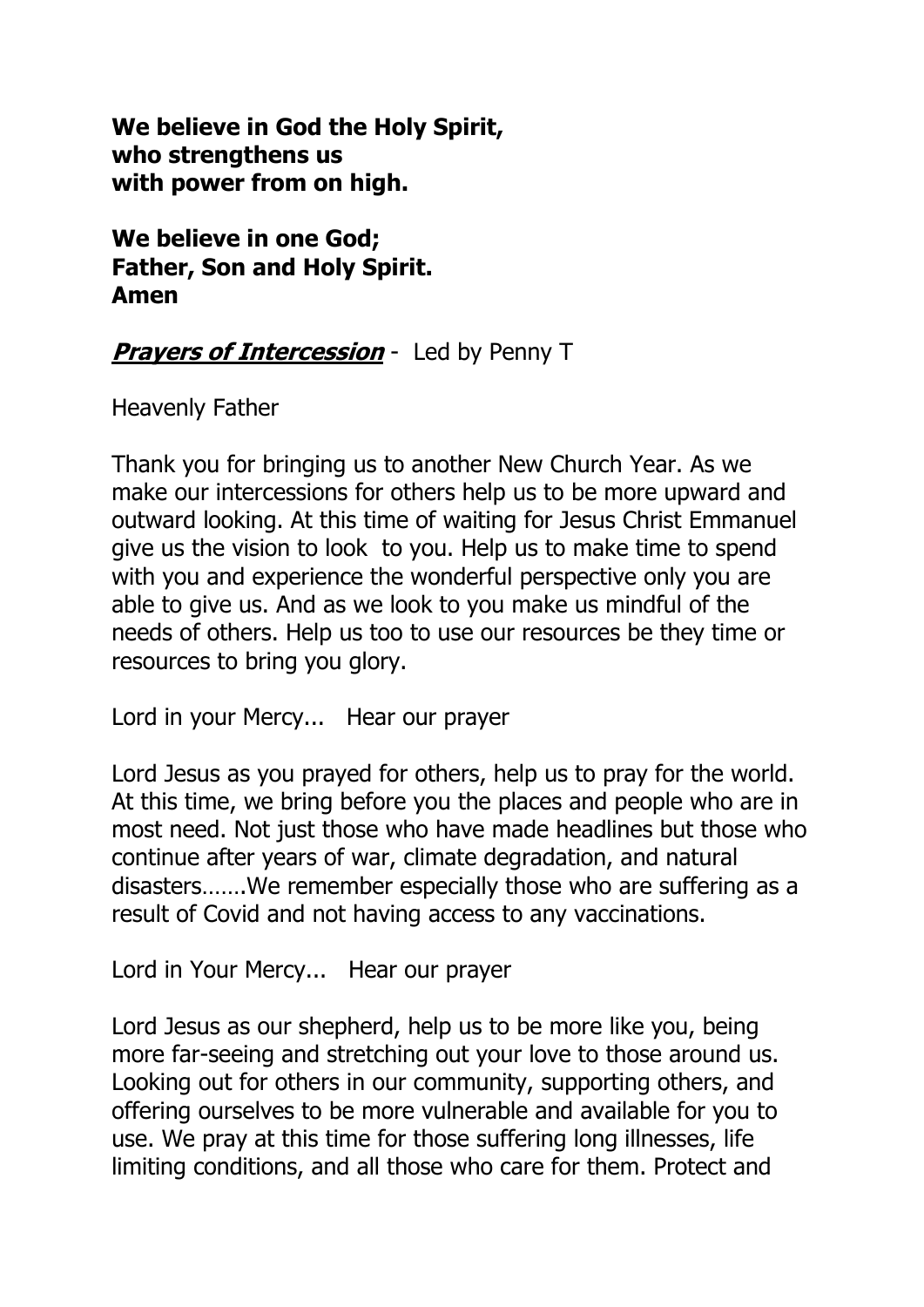give strength to all who are caring in paid or unpaid positions. We also pray for our local hospice and those who work with the dying.

Lord in your mercy… Hear our prayer.

Father God who spoke through your prophets long ago and continue to speak through your Bible remind us how we can come closer to you through reading the Bible. Inspire and transform us we pray through your Holy lifegiving Spirit.

And as we draw our prayers together let us pray the Covenant prayer together:

**I am no longer my own but yours. Put me to prayer. Put me to deepening my life with you by deepening my life of prayer. Put me to the faithful setting aside of time; put me to listening; put me to wonder; put me to holding a broken world in your love; put me to trusting. I willingly expect to be changed by prayer: I freely and wholeheartedly yield to being transformed by Christ. Let me be changed by you and so change the world for you. Glorious and blessed God, Father, Son and Holy Spirit, you are mine and I am yours. So be it. And this covenant now made on earth, let it be ratified in heaven. Amen**

# **The Lord's Prayer**

### **Collect for today**

Almighty God, purify our hearts and minds, that when your Son Jesus Christ comes again as judge and saviour we may be ready to receive him, who is our Lord and our God.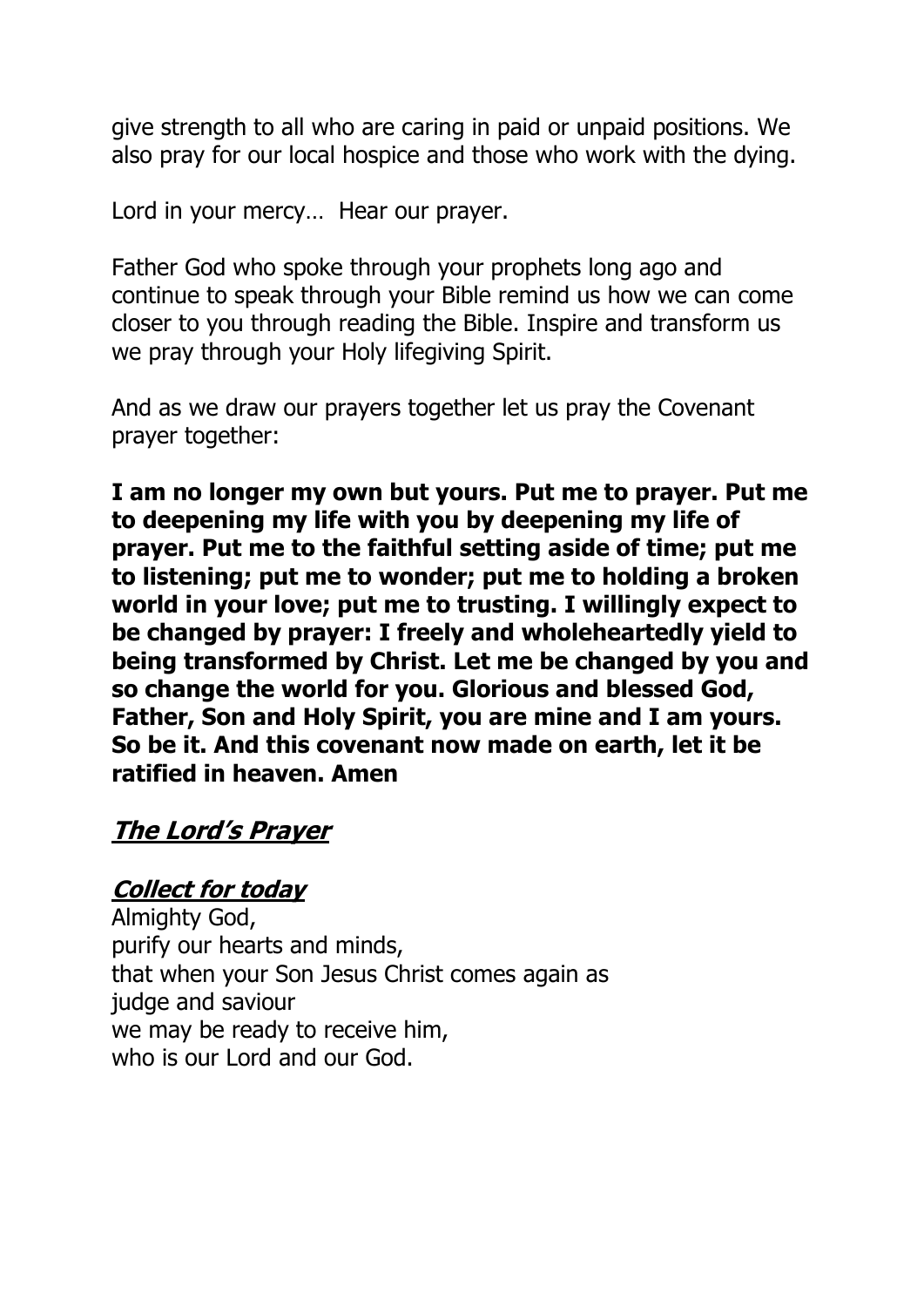## Hymn: **Great is the darkness (MP835)**

Great is the darkness that covers the earth, oppression, injustice and pain. Nations are slipping in hopeless despair, though many have come in Your name, watching while sanity dies, touched by the madness and lies.

> Come, Lord Jesus, come, Lord Jesus, pour out Your Spirit, we pray. Come, Lord Jesus, come, Lord Jesus, pour out Your Spirit on us today.

May now Your Church rise with power and love, this glorious gospel proclaim. In every nation salvation will come to those who believe in Your name. Help us bring light to the world, that we might speed Your return.

Come, Lord Jesus……

Great celebrations on that final day, when out of the heavens You come. Darkness will vanish, all sorrow will end, and rulers will bow at Your throne. Our great commission complete, then face to face we shall meet.

Come, Lord Jesus……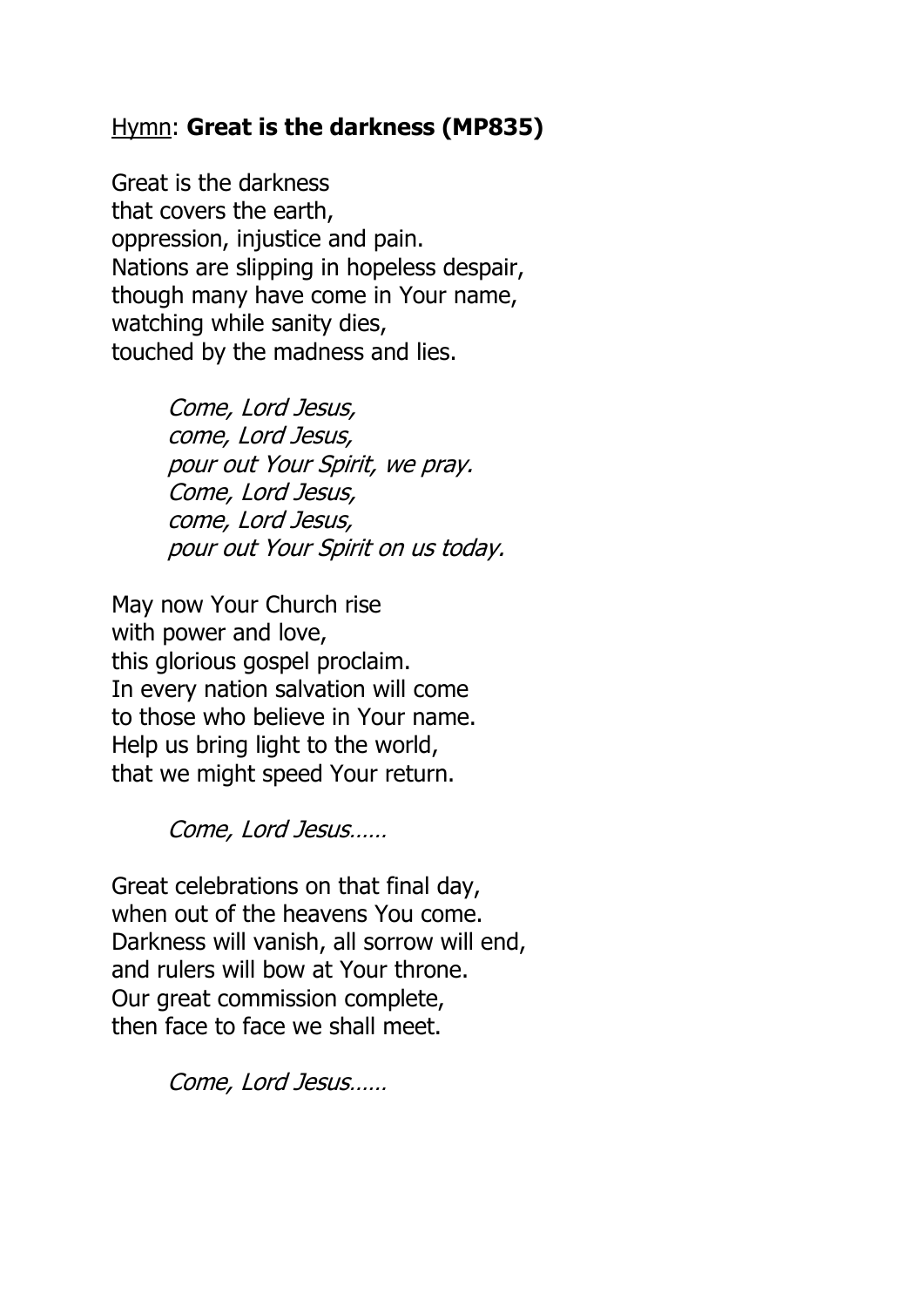## **Closing prayers**

The Lord is my light and my salvation. **The Lord is my light and my salvation.** The Lord is the strength of my life. **The Lord is my light and my salvation.** Glory to the Father and to the Son and to the Holy Spirit. **The Lord is my light and my salvation.**

Restore us, Lord God of hosts. **Turn the light of your face to us and save us.** Will you not give us life again, **that your people may rejoice in you?** Show us your mercy, O Lord, **and grant us your salvation.** Blessed is the King who comes in the name of the Lord. **Peace in heaven and glory in the highest.**

Lord our God, on the first day of creation you made the light that scatters the darkness. Let Christ, the light of lights, hidden from all eternity, shine at last on your people and free us from the darkness of sin. Fill our lives with joy as we go out to welcome your Son at his coming. We ask this in the name of Jesus the Lord.

May God the Father, judge all-merciful, make us worthy of a place in his kingdom. **Amen.**

May God the Son, coming among us in power, reveal in our midst the promise of his glory. **Amen.**